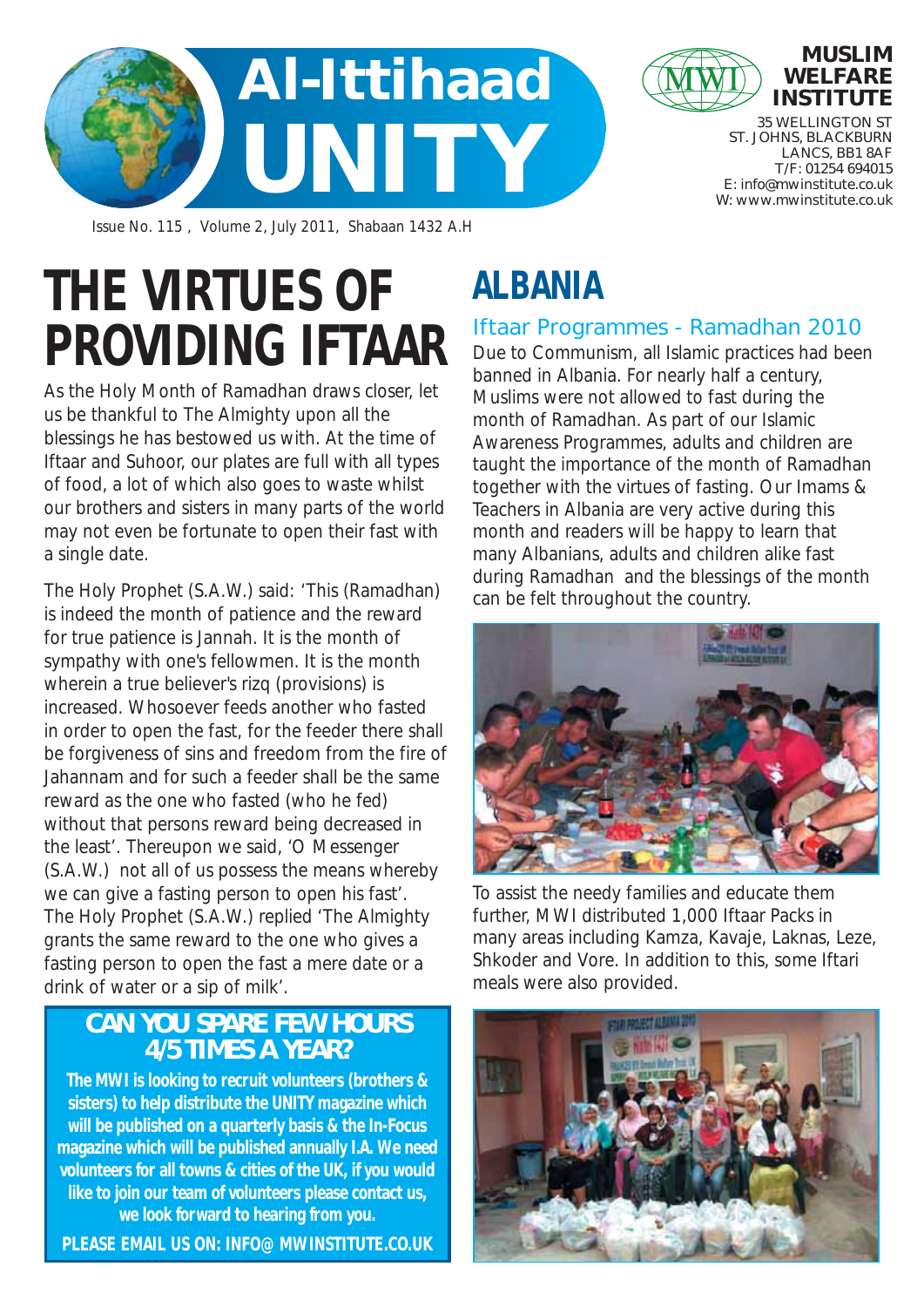

# **BANGLADESH**

### Iftaar Programmes - Ramadhan 2010

### Hot Meals

It is pleasing to report that hot meals were provided daily to over 2,000 people at the time of Iftaar in Dinajpur, Gazipur, Khulna, Kishoreganj, Mymenshing and Rangpur during Ramadhan 2010. Nazimuddin Mukarram, one of the co-ordinators of this programme had this to say: 'In Ramadhan there are many distressed poor people who keep their fasts with little or no food. Realizing this, Islahul Muslimeen Parishad Bangladesh (IMPB) initiated this programme with financial assistance from the MWI to feed the fasting poor. Besides providing Iftaar, the people are taught how to recite the Quraan correctly and collective Taleem takes place on a daily basis'. The cost for feeding one person for the whole month is £10.



### Iftaar Packs

Arrangements were also made for the distribution of 700 Iftaar Packs in many areas including Netrokona and Sylhet. One of the distributors is Qamruz Zaman, here he sums up the feelings of the people: 'The families are so poor that many of them would have to open their fasts with water and a very small amount of food, thanks to the brothers and sisters of the UK for providing these Iftaar Packs, it is so pleasing to see the happiness on the faces of these families, the duas from their hearts will definitely bring barakah to the donors'. Each pack cost £15.

## **INDIA**

### Iftaar Programmes - Ramadhan 2010

### 2,500 happy families

In the days preceding Ramadhan 2010, the MWI made the arrangements for 2,500 Iftaar Packs to be distributed in many areas including Gujarat, Bihar, Orissa and West Bengal. Each Iftaar Pack consisted of dates, rice, lentils, sugar, oil, flour, tea, rose syrup & custard and cost £15.



The distribution centered on the neediest families and in the Narol and Vatwa areas of Ahmedabad Gujarat the distribution was specifically for those people who had some form of disability.



### **A VERY SPECIAL THANK YOU TO:**

**Masjid-e-Anisul Islam Blackburn, Ilford Muslim Society London, Rabetul Ulema Batley, Tayyabah Masjid Bolton and the Ummah Welfare Trust for taking part in our Iftaar Programmes last Ramadhan, may The Almighty reward you in abundance, Ameen. We look forward to your continuous support in the years to come I.A**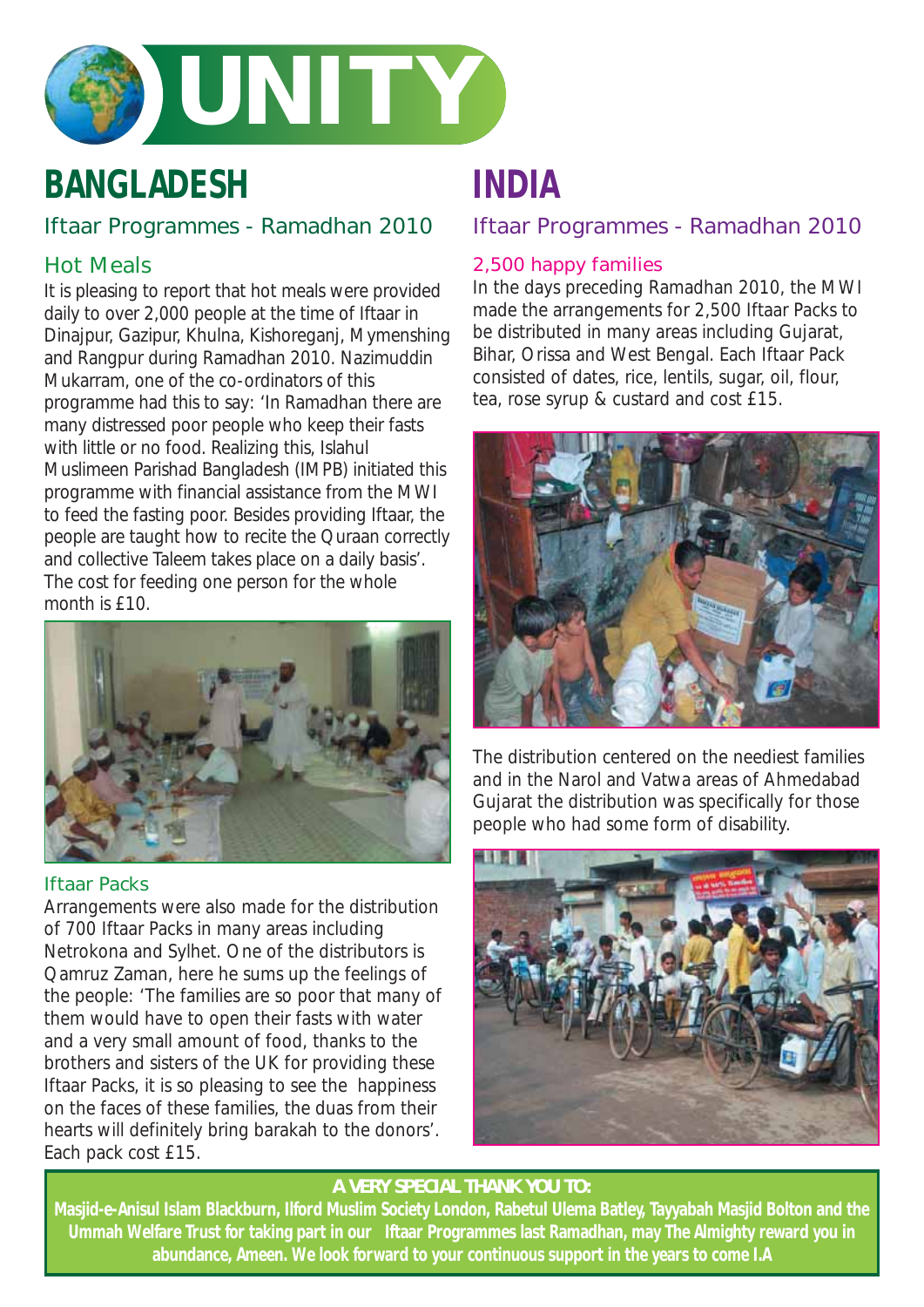# **RAMADHAN 2011**

**AS WE APPROACH WINITY GET** 

So there you are brothers & sisters, the virtues of providing Iftaar and the results of your donations have been reflected in the preceding pages, from the orphans of Albania to the widows of Bangladesh and the disabled of India, our brothers & sisters in these 3 countries are in their hour of need.

This copy of UNITY has been specifically timed to be in your hands in the first week of July which is also the first week of Shabaan, the month of Ramadhan is only 4 weeks away. Now is the time to start sending in your donations to take part in our Iftaar Programmes.

# **£30 APPEAL £1 A DAY FOR RAMADHAN**

**As the saying goes 'many hands make light work', with this in mind we are taking the opportunity of requesting all our readers to donate £30 each (the price of 2 Iftaar Packs) which is equivalent to £1 per day of Ramadhan.**



### **DID YOU KNOW HOW MUCH IMPACT A DONATION OF £30 COULD MAKE? HERE IT IS.....**

We have distributed 2,000 copies of this edition of our UNITY magazine, if each household donates just £30, then just through this edition of UNITY alone we will have raised sufficient funds to provide Iftaar Packs to 4,000 families.

### **Do you know how many people will be smiling?**

If we take an average of 5 members per family, then the beneficiaries will number 20,000 people, what an achievement. However, in order to reach this target, we are all going to have to take part in this noble cause, our appeal starts from Friday 1st July and ends on Friday 29th July, we at the MWI have full faith in The Almighty that all our brothers & sisters will respond to this call with a donation of £30, remember that this donation could be from your Zakaah, Sadaqaah & Lillah allocations. May The Almighty give us all barakah in Shabaan and take us to Ramadhan. Ameen





### **DONATIONS**

| Address: |  |
|----------|--|
|          |  |
|          |  |
|          |  |

### **PLEASE SPECIFY:**

Zakaah £.............. Sadaqaah £............... Lillah £..............

### **DON'T DELAY - POST TODAY:**

M.W.I., 35 Wellington Street St. Johns, Blackburn, Lancashire BB1 8AF, UK, England